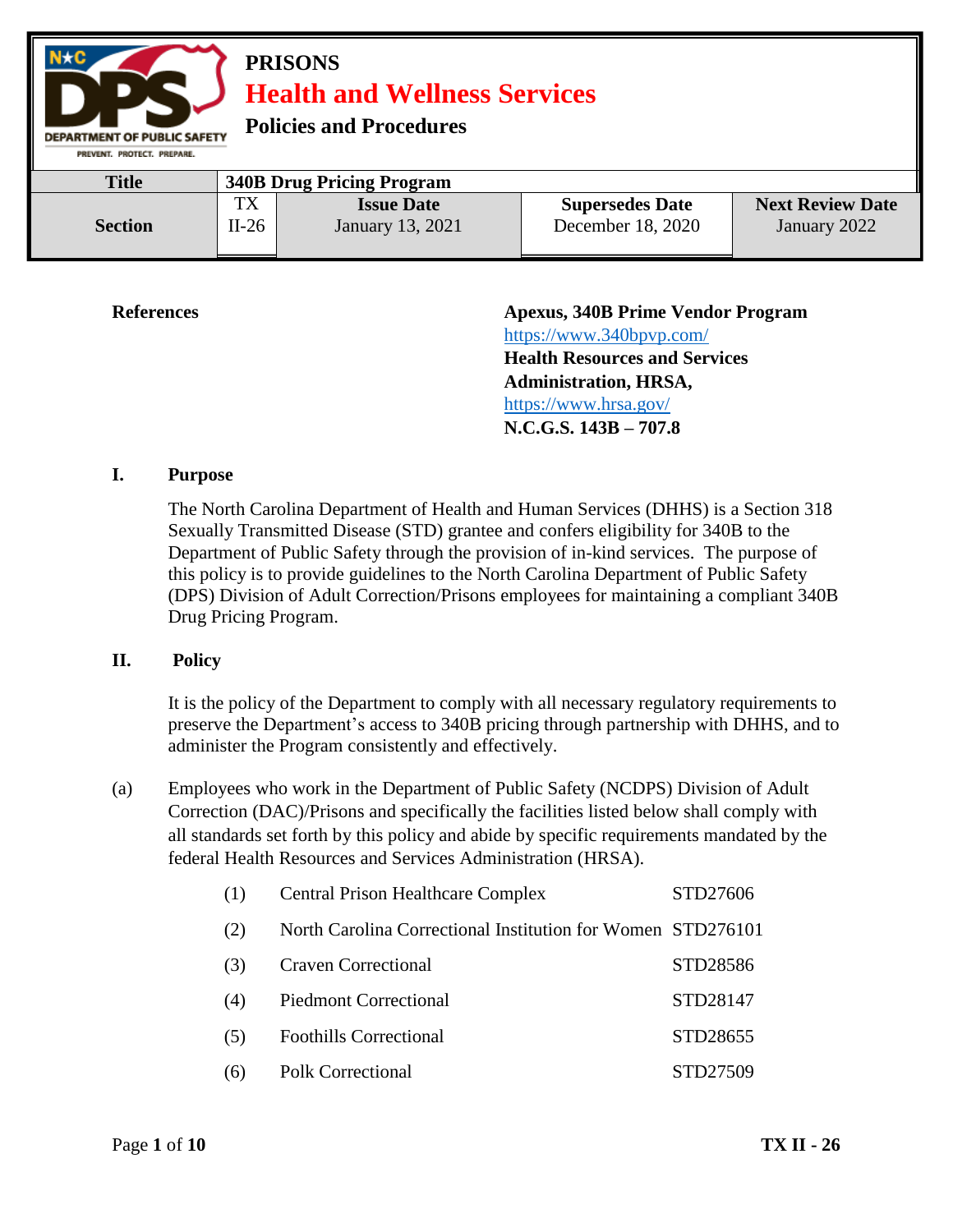**Policies and Procedures** 

| PREVENT, PROTECT, PREPARE, |                                  |                                       |                                             |                                         |  |
|----------------------------|----------------------------------|---------------------------------------|---------------------------------------------|-----------------------------------------|--|
| <b>Title</b>               | <b>340B Drug Pricing Program</b> |                                       |                                             |                                         |  |
| <b>Section</b>             | TX<br>$II-26$                    | <b>Issue Date</b><br>January 13, 2021 | <b>Supersedes Date</b><br>December 18, 2020 | <b>Next Review Date</b><br>January 2022 |  |

- (7) DPS ACDP Black Mountain Substance Abuse Treatment Center for Women STD28711
- (8) DPS ACDP Drug and Alcohol Recovery Treatment (DART) Cherry STD27530
- (b) Facility staff shall utilize the provided Facility Standard Operating Procedures (SOPs) for routine daily operations.
- (c) This policy shall be reviewed by the 340B Oversight Committee on an annual basis.

### **III. Definitions**

- (a) Health Resources and Services Administration (HRSA) An agency of the U.S. Department of Health and Human Services that is the primary federal agency for improving access to health care services for people who are uninsured, isolated, and medically vulnerable. HRSA provides leadership and financial support to health care providers in every state and US territory.
- (b) Office of Pharmacy Affairs Information System (OPAIS) An information system that provides access to covered entity and manufacturer records, user accounts, change requests, recertification, and registrations. This system increases the integrity and effectiveness of 340B stakeholder information and focuses on three key priorities: security, user accessibility, and accuracy.
- (c) Covered Entity (CE) An organization that is eligible for the 340B Program per the 340B statute, which states an entity must not resell or otherwise transfer 340B drugs to ineligible patients.
- (d) Primary Contact (PC) initial point of contact for a covered entity
- (e) Authorizing Official  $(AO)$  The individual who attests that all information on the OPAIS website is correct, annually certifies the eligibility of the covered entities, attests to the compliance with all program requirements, and receives all communications from HRSA regarding the 340B Program. This individual is authorized to legally bind the agency to a contract.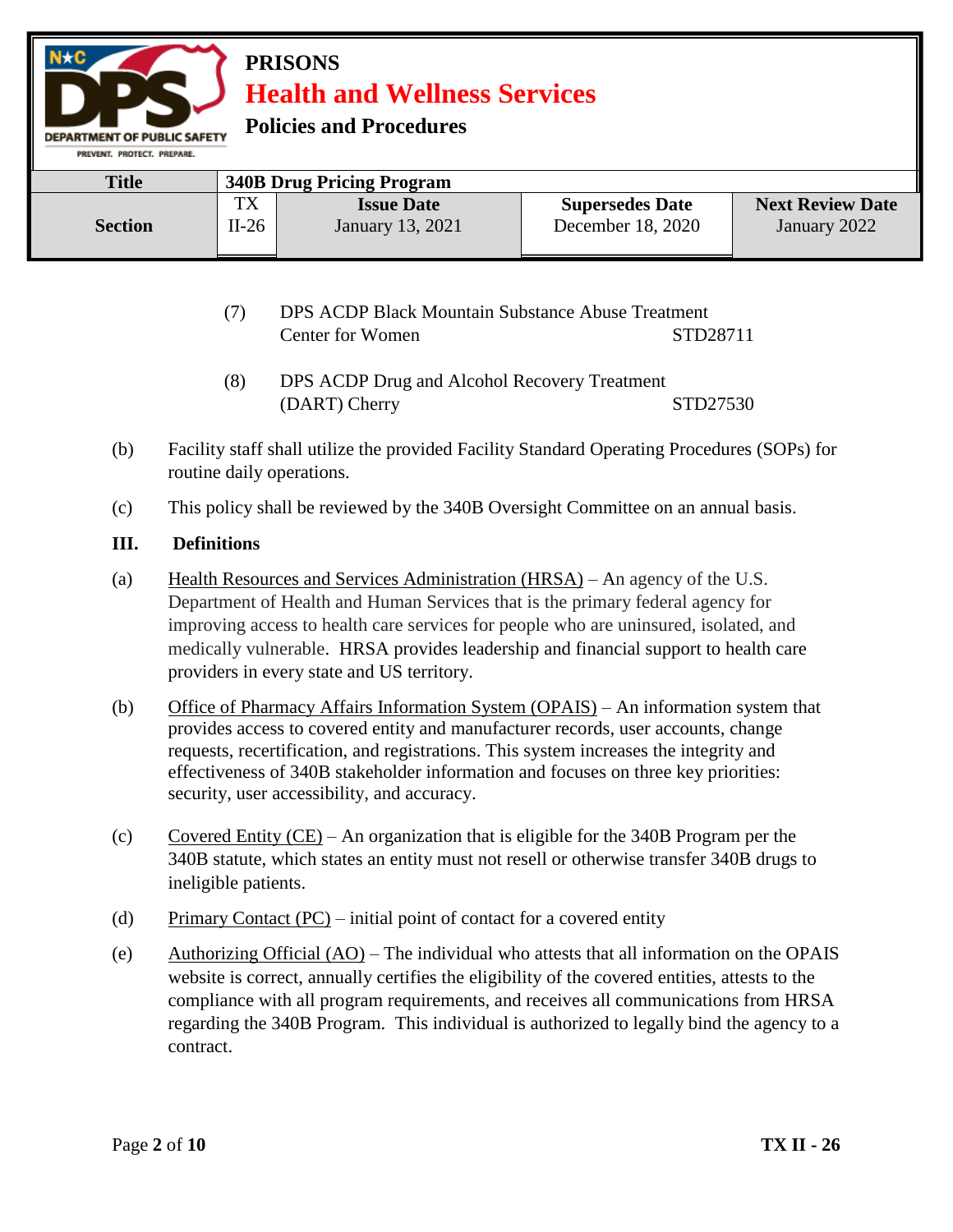**Policies and Procedures** 

| PREVENT, PROTECT, PREPARE, |               |                                       |                                             |                                         |
|----------------------------|---------------|---------------------------------------|---------------------------------------------|-----------------------------------------|
| <b>Title</b>               |               | <b>340B Drug Pricing Program</b>      |                                             |                                         |
| <b>Section</b>             | TX<br>$II-26$ | <b>Issue Date</b><br>January 13, 2021 | <b>Supersedes Date</b><br>December 18, 2020 | <b>Next Review Date</b><br>January 2022 |

- (f) 340B Patient An offender who is being treated by an eligible provider of a covered entity within the scope of the STD grant while maintaining a patient/provider relationship.
- (g) Electronic Health Record (EHR) Location of all documentation regarding medical history and relationship of patient/provider.
- (h) 340B Staff Personnel who work directly with the 340B Program and require knowledge of the program to ensure accurate prescribing, dispensing, and administering of medications with appropriate documentation.
- (i) Diversion The reselling or otherwise transferring of discounted drugs purchased under 340B account to anyone but the covered entity or an inpatient.
- (j) Material Breach Exceeded point of noncompliance with program as stated by a threshold indicator determined by the 340B Oversight Committee which requires selfdisclosure if non-correctable.

#### **IV. Procedures**

- (a) Program Enrollment and Eligibility It is essential for continuing Program eligibility that each site is actively registered to participate in the 340B Program and that the accuracy of the 340B OPAIS website is maintained. Enrollment is defined by HRSA and guidelines can be found at: [www.hrsa.gov/opa/registration/index.html](http://www.hrsa.gov/opa/registration/index.html) 
	- (1) All Covered Entities (CE) shall review 340B OPAIS website for accuracy on an annual basis prior to recertification.
	- (2) The 340B Consultant Pharmacist or their designee shall ensure that 340B OPAIS website is complete, accurate, and correct for the following data:
		- (A) All locations registered on the 340B OPAIS website.
		- (B) Main addresses, billing and shipping addresses, Authorizing Official (AO), and Primary Contacts (PC).
	- (3) Any change to a registered covered entity or the request for an additional covered entity must be approved by the 340B Oversight Committee.
	- (4) Dates for registrations are as follows: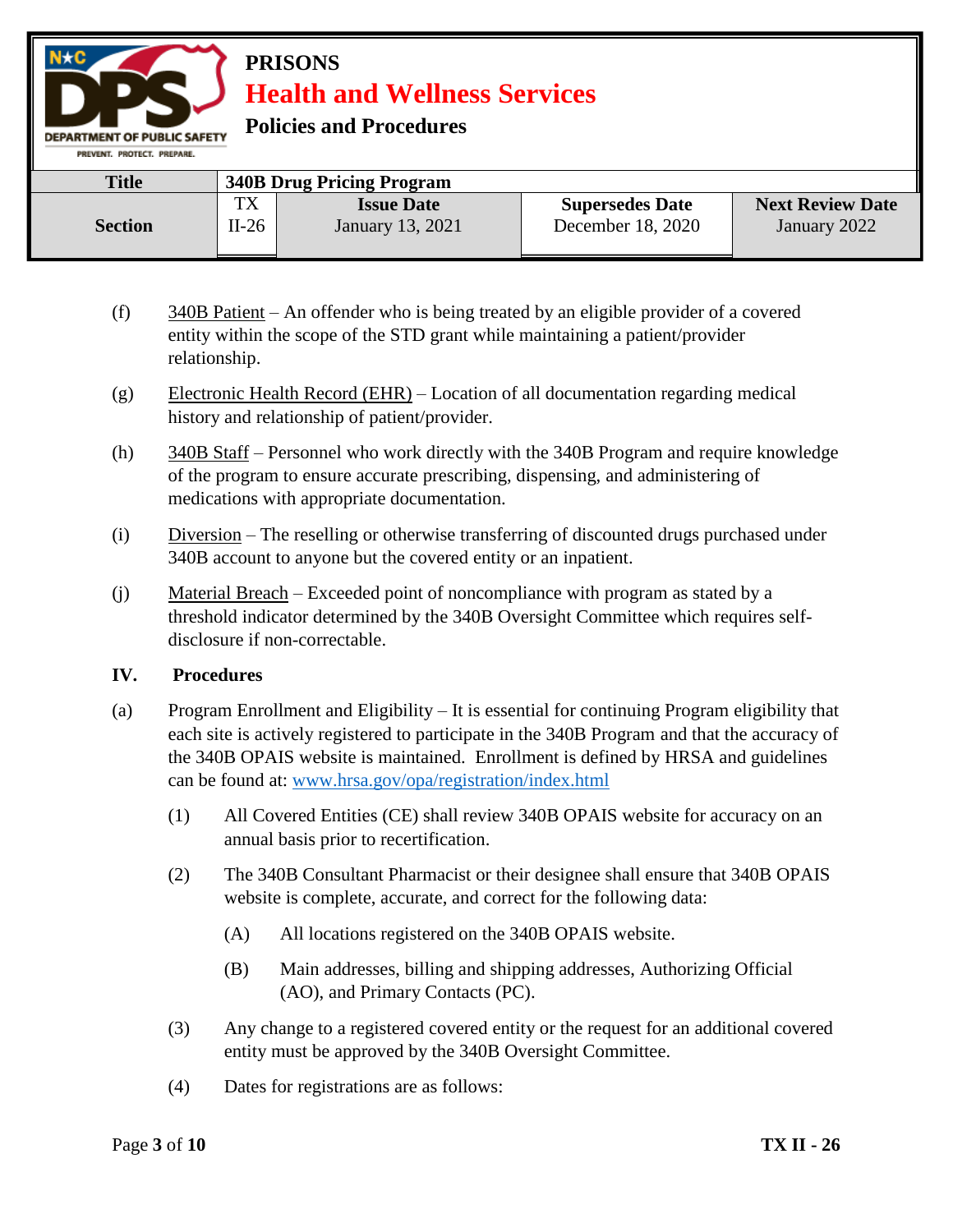**Policies and Procedures** 

| PREVENT, PROTECT, PREPARE, |         |                                  |                        |                         |  |  |
|----------------------------|---------|----------------------------------|------------------------|-------------------------|--|--|
| <b>Title</b>               |         | <b>340B Drug Pricing Program</b> |                        |                         |  |  |
|                            | TX      | <b>Issue Date</b>                | <b>Supersedes Date</b> | <b>Next Review Date</b> |  |  |
| <b>Section</b>             | $II-26$ | <b>January</b> 13, 2021          | December 18, 2020      | January 2022            |  |  |

- January 1 January 15 for an effective start date of April 1
- April  $1 -$ April 15 for an effective start date of July 1
- $\bullet$  July 1 July 15 for an effective start date of October 1
- October 1 October 15 for an effective start date of January 1
- (5) Recertification Ensure recertification occurs each year based on guidelines/requirements set forth by HRSA for a STD Grantee. This duty shall be performed by the AO of each CE.
- (6) Procedures for changes of 340B OPAIS HRSA shall be notified immediately via OPAIS updates, under the direction of the 340B Oversight Committee, of any changes to the CE regarding:
	- (A) Authorizing Official.
	- (B) Primary Contact.
	- (C) Change of shipping address.
	- (D) Change of billing address.
	- (E) Change of eligibility to purchase medications.
- (b) Memorandum of Understanding The Memorandum of Understanding (MOU) between NCDHHS and NCDPS requires data to be gathered on a calendar year basis and reported to the DPH no later than March  $1<sup>st</sup>$  of the following year. It shall be the responsibility of DPS Health and Wellness Services to report data to the appropriate personnel.
- (c) Patient Eligibility Patient is deemed eligible only upon meeting the HRSA 340B patient definition. The following criteria must be met:
	- (1) Prescription is documented in the Electronic Health Record (EHR) of an approved covered entity/340B ID:

| Page 4 of $10$ |     |                                                   | <b>TX II - 26</b> |
|----------------|-----|---------------------------------------------------|-------------------|
|                | (B) | North Carolina Correctional Institution for Women | STD276101         |
|                | (A) | <b>Central Prison Healthcare Complex</b>          | STD27606          |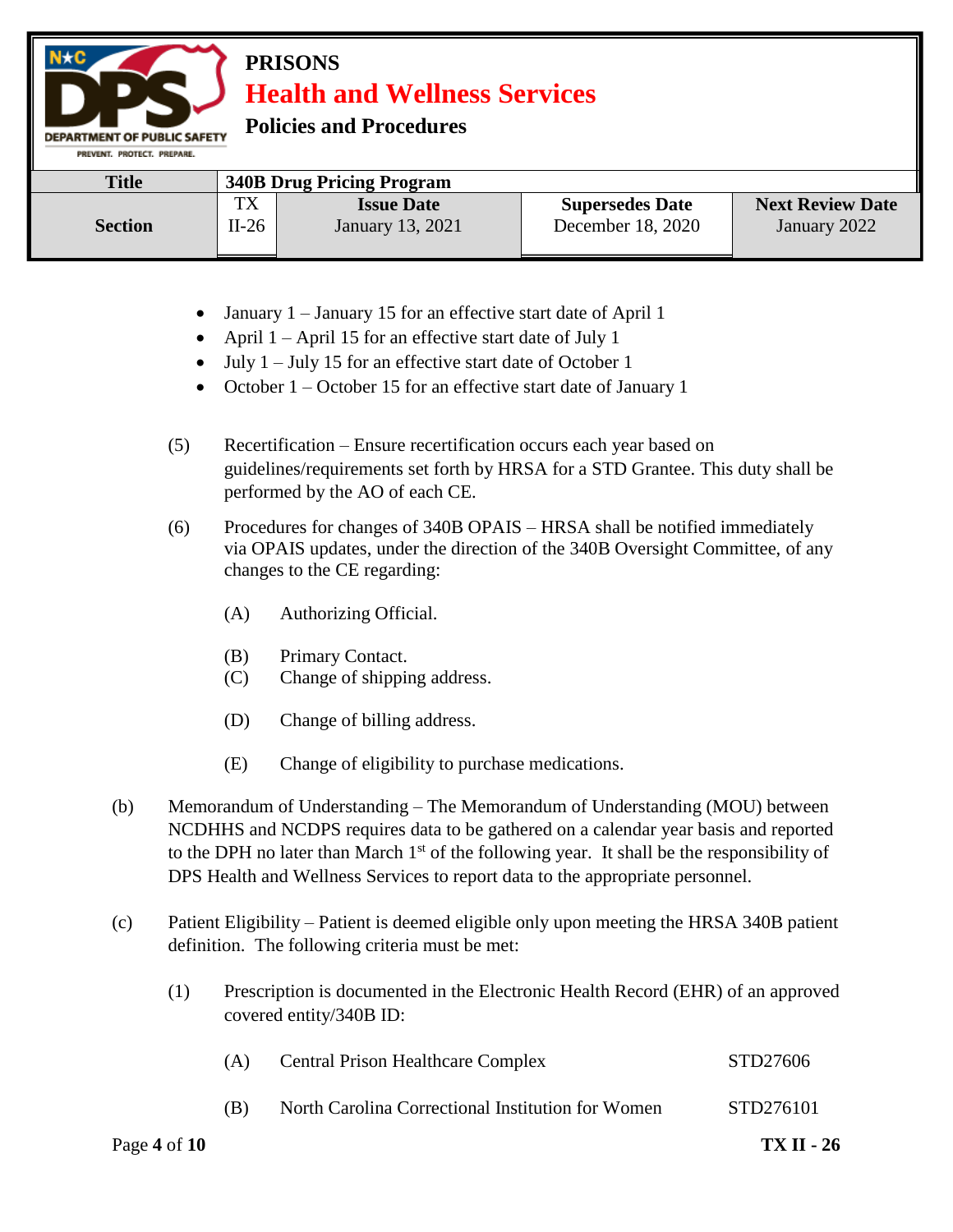### **Policies and Procedures**

**MENT OF PUBLIC SAFETY** PREVENT. PROTECT. PREPARE

| <b>Title</b><br><b>340B Drug Pricing Program</b> |         |                   |                        |                         |
|--------------------------------------------------|---------|-------------------|------------------------|-------------------------|
| <b>Section</b>                                   | TX      | <b>Issue Date</b> | <b>Supersedes Date</b> | <b>Next Review Date</b> |
|                                                  | $II-26$ | January 13, 2021  | December 18, 2020      | January 2022            |

| (C) | <b>Craven Correctional</b>    | STD28586 |
|-----|-------------------------------|----------|
| (D) | <b>Piedmont Correctional</b>  | STD28147 |
| (E) | <b>Foothills Correctional</b> | STD28655 |
| (F) | Polk Correctional             | STD27509 |

- (G) DPS ACDP Black Mountain Substance Abuse Treatment Center for Women STD28711
- (H) DPS ACDP Drug and Alcohol Recovery Treatment (DART) Cherry STD27530
- (2) Medication Distribution Medications for the patients of covered entities shall be ordered, received, dispensed, and distributed through a HRSA approved combined purchasing and distribution model from a centralized location.
- (3) Eligible Provider The prescription is written by a provider employed by a covered entity where the patient receives initial treatment.
- (4) Entity-Prescriber Relationship The relationship of provider and patient is established at the covered entity and documented in the EHR.
- (5) Scope of Grant An eligible provider with a covered entity performs a service consistent with the scope of the STD prevention services grant.
- (d) 340B Oversight Committee The committee is comprised of multiple department leads within DPS and shall have a vital role in the 340B Program. This committee shall provide guidance for program compliance, meet on a regular basis, review 340B rules/regulations/guidelines, identify audits necessary to conduct reviews of 340B compliance, approve corrective action plans, and oversee the program from an integrity view. The following department leads shall be seated on the committee: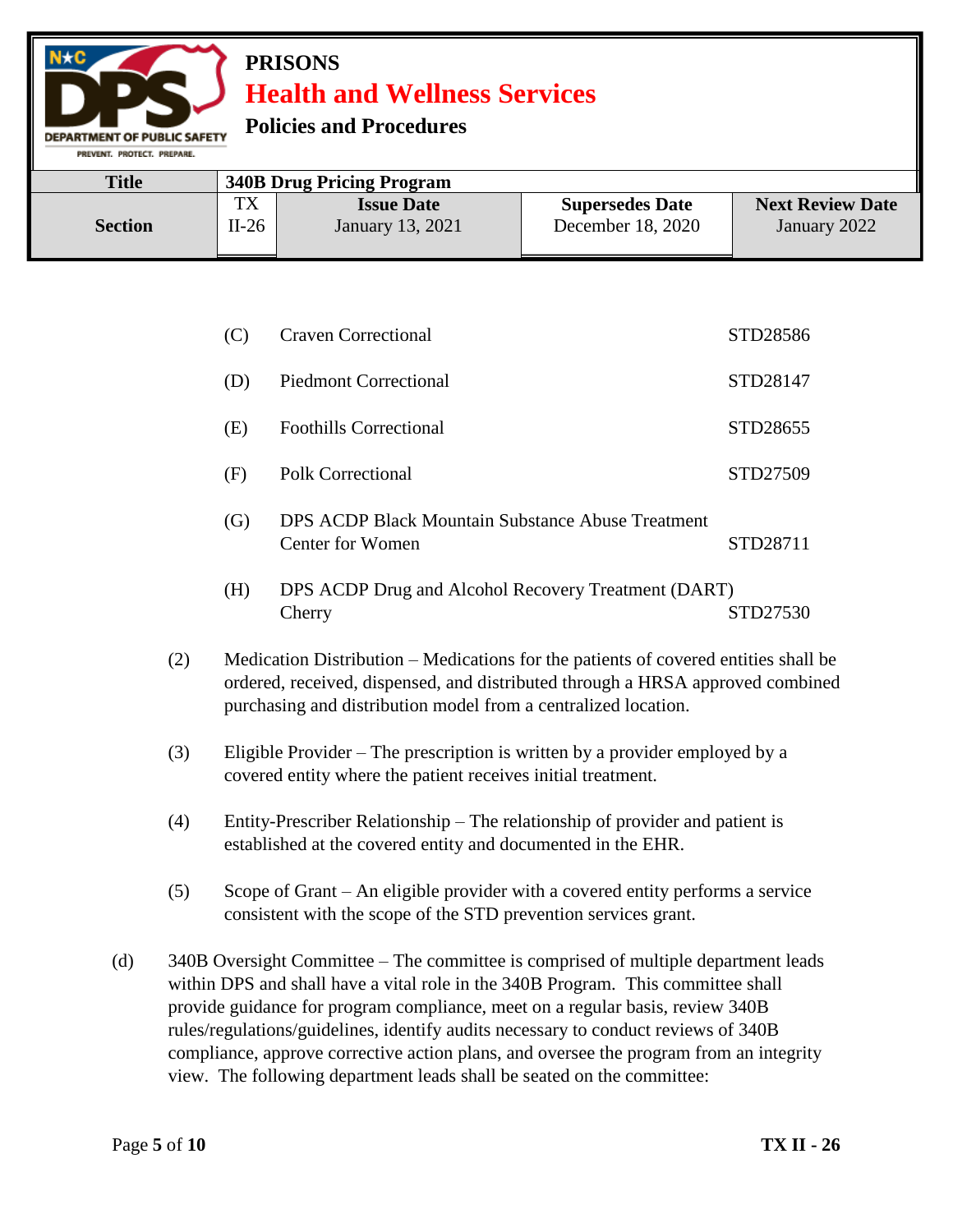**Policies and Procedures** 

**DEPARTMENT OF PUBLIC SAFETY** PREVENT. PROTECT. PREPARE.

| <b>Title</b>   | <b>340B Drug Pricing Program</b> |                   |                        |                         |  |
|----------------|----------------------------------|-------------------|------------------------|-------------------------|--|
| <b>Section</b> | TX                               | <b>Issue Date</b> | <b>Supersedes Date</b> | <b>Next Review Date</b> |  |
|                | $II-26$                          | January 13, 2021  | December 18, 2020      | January 2022            |  |

- (1) Director of Health and Wellness Services.
- (2) Director of DPS Pharmacy Services.
- (3) Assistant Director of DPS Pharmacy Services.
- (4) 340B Consultant Pharmacist.
- (5) Chief Medical Officer.
- (6) Chief Nursing Officer.
- (7) Clinical Informatics Director.
- (8) Director of Administrative Services.
- (9) Director of Quality Assurance.
- (10) Deputy General Counsel.
- (11) Controller.
- (12) Contract Specialist/Purchasing and Logistics Office Authorizing Official.
- (13) Primary Contacts for each covered entity.
- (e) Education and Competency Ongoing education for staff and 340B Oversight Committee members shall be held annually. Education shall be completed, records kept according to organization policy, and records available for review upon request.
	- (1) The following education shall be completed by new hires into the Central Pharmacy:
		- (A) Employees shall watch<https://www.340bpvp.com/340b-education> "340B Drug Pricing Program", read the TX II-26 Policy and 340B SOPs, and acknowledge completion of all education.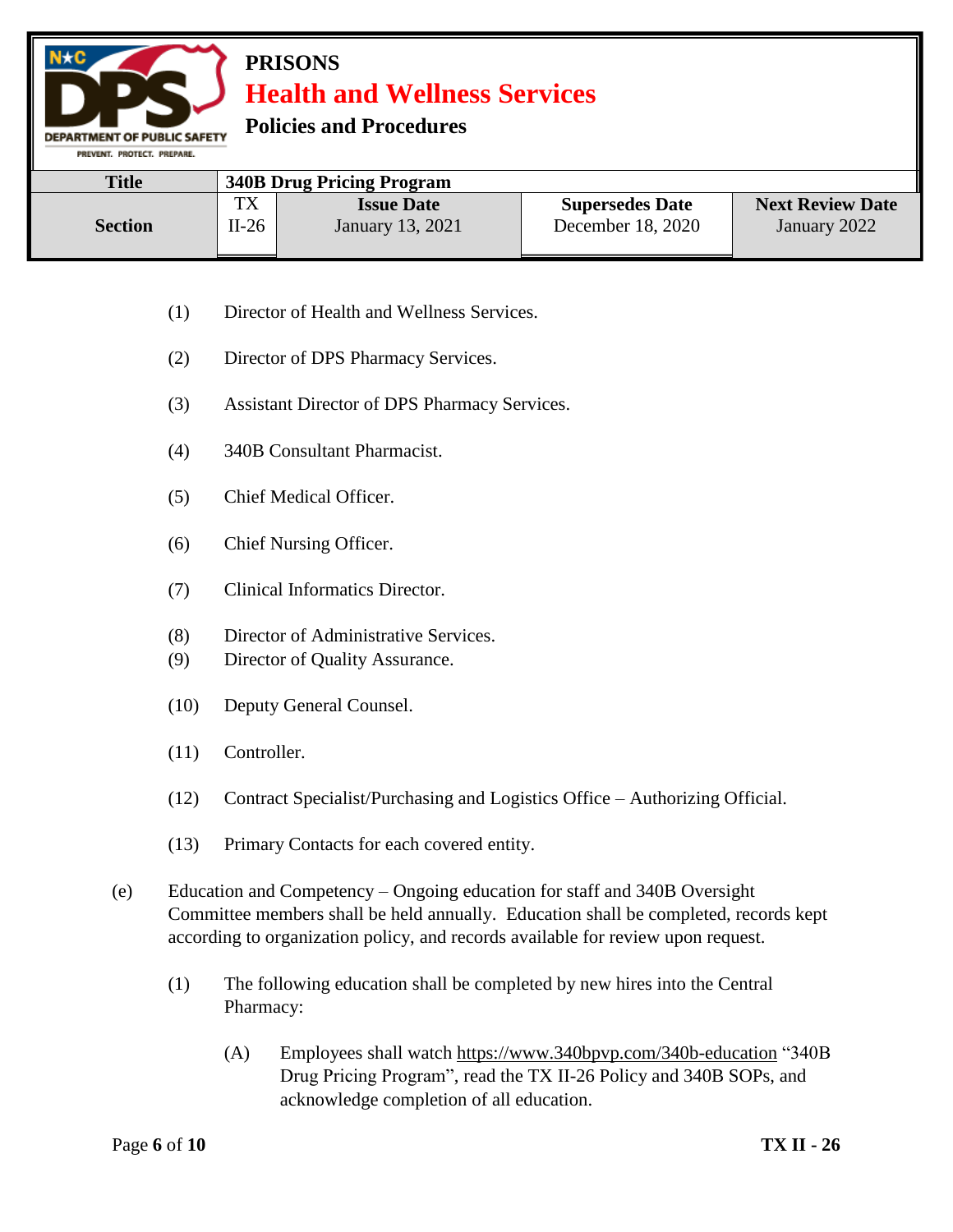**Policies and Procedures** 

| PREVENT, PROTECT, PREPARE,                       |               |                                       |                                             |                                         |  |  |
|--------------------------------------------------|---------------|---------------------------------------|---------------------------------------------|-----------------------------------------|--|--|
| <b>Title</b><br><b>340B Drug Pricing Program</b> |               |                                       |                                             |                                         |  |  |
| <b>Section</b>                                   | TX<br>$II-26$ | <b>Issue Date</b><br>January 13, 2021 | <b>Supersedes Date</b><br>December 18, 2020 | <b>Next Review Date</b><br>January 2022 |  |  |
|                                                  |               |                                       |                                             |                                         |  |  |

- (B) In addition, 340B Pharmacy staff shall complete specific modules within the 340B University OnDemand and acknowledge completion.
- (C) The 340B Consultant Pharmacist shall attend additional training as deemed necessary.
- (2) DPS/DAC Prisons employees shall read the TX II-26 Policy and 340B SOPs and acknowledge completion of all education.
- (3) The 340B Oversight Committee shall complete individual education set forth by the Apex Central Pharmacy and acknowledge completion.
- (f) Inventory Management Central Pharmacy 340B staff shall track all 340B drugs to prevent diversion. Medications purchased under a 340B registration shall be dispensed to patients that qualify as 340B eligible based on meeting the patient definition. The North Carolina Department of Public Safety Central Pharmacy will be the centralized distribution center for all DPS covered entities and will ensure the proper procurement and inventory of all 340B medications from wholesaler. Medications shall be dispensed to eligible patients by 340B trained staff. The inventory shall be managed by:
	- (1) Physical 340B clean inventory ordered only on 340B account.
	- (2) Monthly inventory blind counts on each 340B medication.
	- (3) Dispensed via prescription only.
	- (4) Tracking of NDC number for 340B medications during ordering/dispensing/returns.
	- (5) Waste and return medications shall be documented according to facility procedure.
- (g) Material Breach –Diversions identified through internal self-audits and independent external audits that exceed the relevant threshold and remain non-correctable within the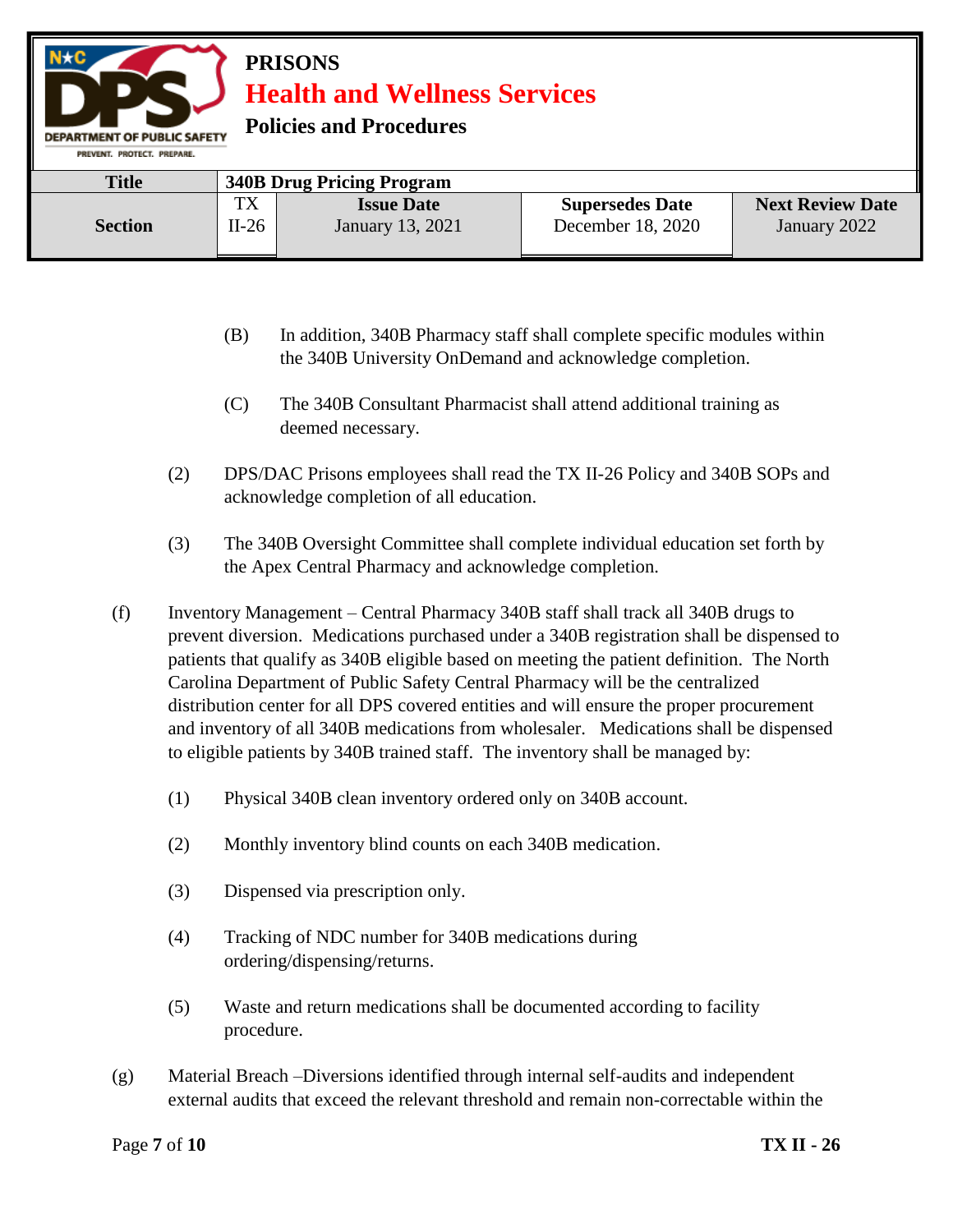

340B Oversight Committee defined timeframe of review, shall be immediately reported to HRSA and applicable manufacturers Upon report of a potentially material breach, it is the responsibility of the General Counsel's Office, in conjunction with the 340B Oversight Committee, to review and determine if a material breach occurred based on any of the audit findings related to any of the following threshold indicators: 340B purchases or impact to any one manufacturer, 340B inventory, audit samples, or prescription volume/prescription sample. If a potential breach is determined to be a material breach, the AO of the covered entity has the responsibility to notify HRSA as soon as reasonably possible. This notification will also contain any noncompliance of any part of the 340B Program for North Carolina Department of Public Safety. The AO of the covered entity shall self-disclose to HRSA and any applicable manufacturer based on the recommendation of the committee.

- (h) Monitoring/Auditing for Compliance Routine auditing shall be overseen by the 340B Consultant Pharmacist and records shall be available for review upon notification. Audits shall account for accuracy of program and prevention of diversion within the program. The following audits shall be completed and reported to the Assistant Director of DPS Pharmacy Services and Director of DPS Pharmacy Services on a monthly basis. The audited information shall also be made available to the 340B Oversight Committee on a quarterly basis and when deemed necessary.
	- (1) Apex Central Pharmacy Audits
		- (A) 340B OPAIS website for the accuracy and completeness of covered entity registrations.
		- (B) Reconciliation of 340B purchasing and dispensing to eligible patients.
		- (C) Reconciliation of 340B dispensed medication with eligible patient's EHR noting appropriate prescribing and documentation.
		- (D) Covered entity provider list for eligibility of writing authority.
		- (E) Inventory management.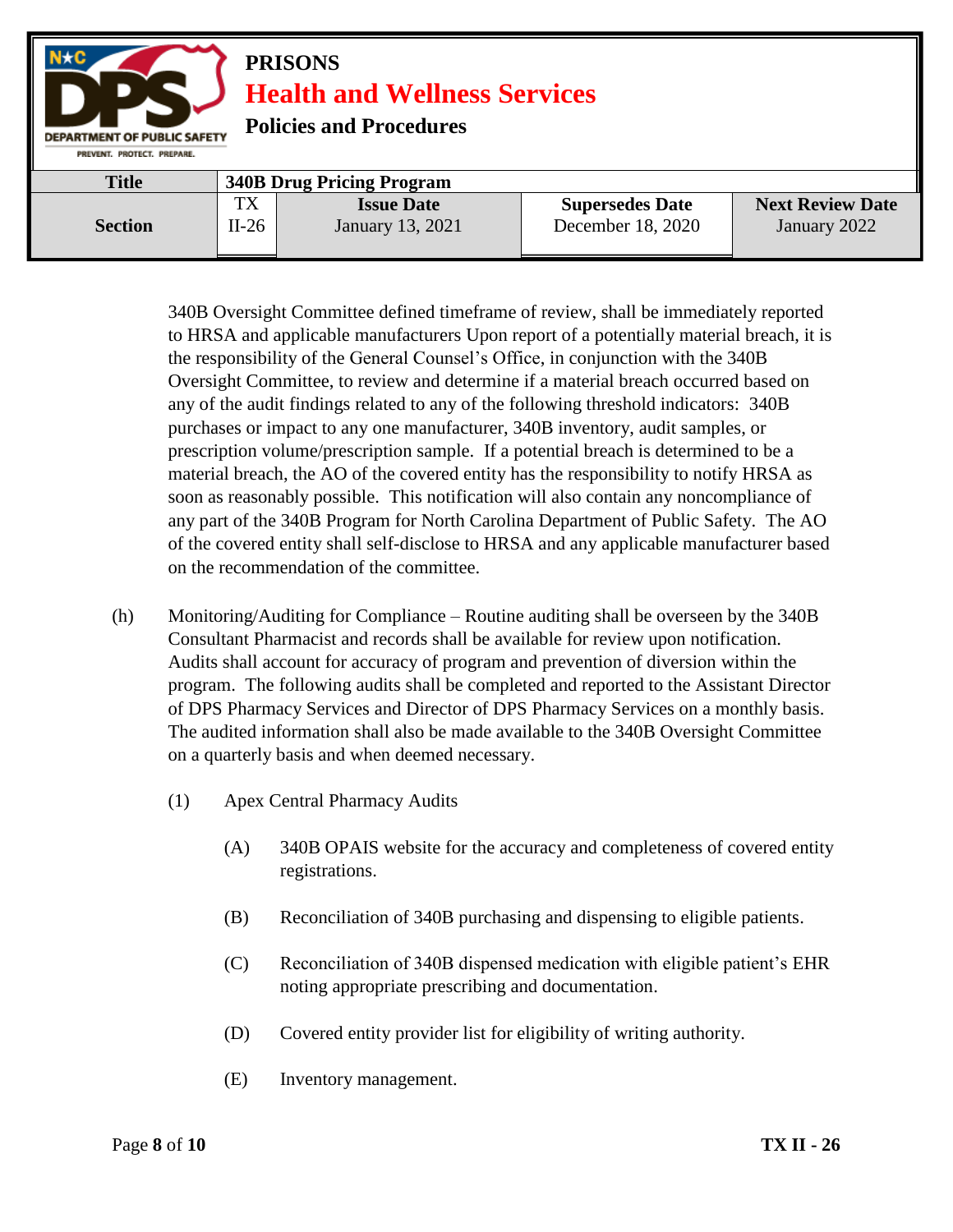| $N \star C$<br>PREVENT, PROTECT, PREPARE, | <b>PRISONS</b><br><b>Health and Wellness Services</b><br><b>Policies and Procedures</b><br><b>DEPARTMENT OF PUBLIC SAFETY</b> |                                       |                                             |                                         |  |  |
|-------------------------------------------|-------------------------------------------------------------------------------------------------------------------------------|---------------------------------------|---------------------------------------------|-----------------------------------------|--|--|
| <b>Title</b>                              |                                                                                                                               | <b>340B Drug Pricing Program</b>      |                                             |                                         |  |  |
| <b>Section</b>                            | <b>TX</b><br>$II-26$                                                                                                          | <b>Issue Date</b><br>January 13, 2021 | <b>Supersedes Date</b><br>December 18, 2020 | <b>Next Review Date</b><br>January 2022 |  |  |

- (F) Audits as it relates to improvement and compliance of program.
- (2) Covered Entity Audits Ten percent (10%) of random prescriptions for the month shall be pulled on a monthly basis and shall be forwarded to a contact person at the covered entities. This person shall provide information back to Central Pharmacy as it relates to the following:
	- (A) Date of medication order.
	- (B) Date of medication receipt.
	- (C) Offender #/Name.
	- (D) Quantity received.
	- (E) Healthcare staff name and date of issuance to offender if a Keep on Person (KOP) medication.
- (i) Reinvestment of Cost Savings Apex Central Pharmacy shall track and report the cost Savings of the 340B Drug Pricing Program to the 340B Oversight Committee for reinvestment into the health care services for the NC DPS offenders.
- (j) Declared State of Emergency When a state of emergency is declared for North Carolina, all responsibilities/duties shall continue as set forth by policy. The writing of prescriptions, dispensing of prescriptions, and the validation process shall continue dependent on patient/provider relationship. Providers shall document encounters under a covered entity when patients are relocated to other facilities due to pending emergency and for the duration of the emergency.
- (k) Partnership between DPS and DHHS
	- (1) In accordance with North Carolina General Statute 143B 707.8, "Federal 340B Program – Department of Public Safety/Department of Health and Human Services partnership, the Department of Public Safety (DPS) shall establish and